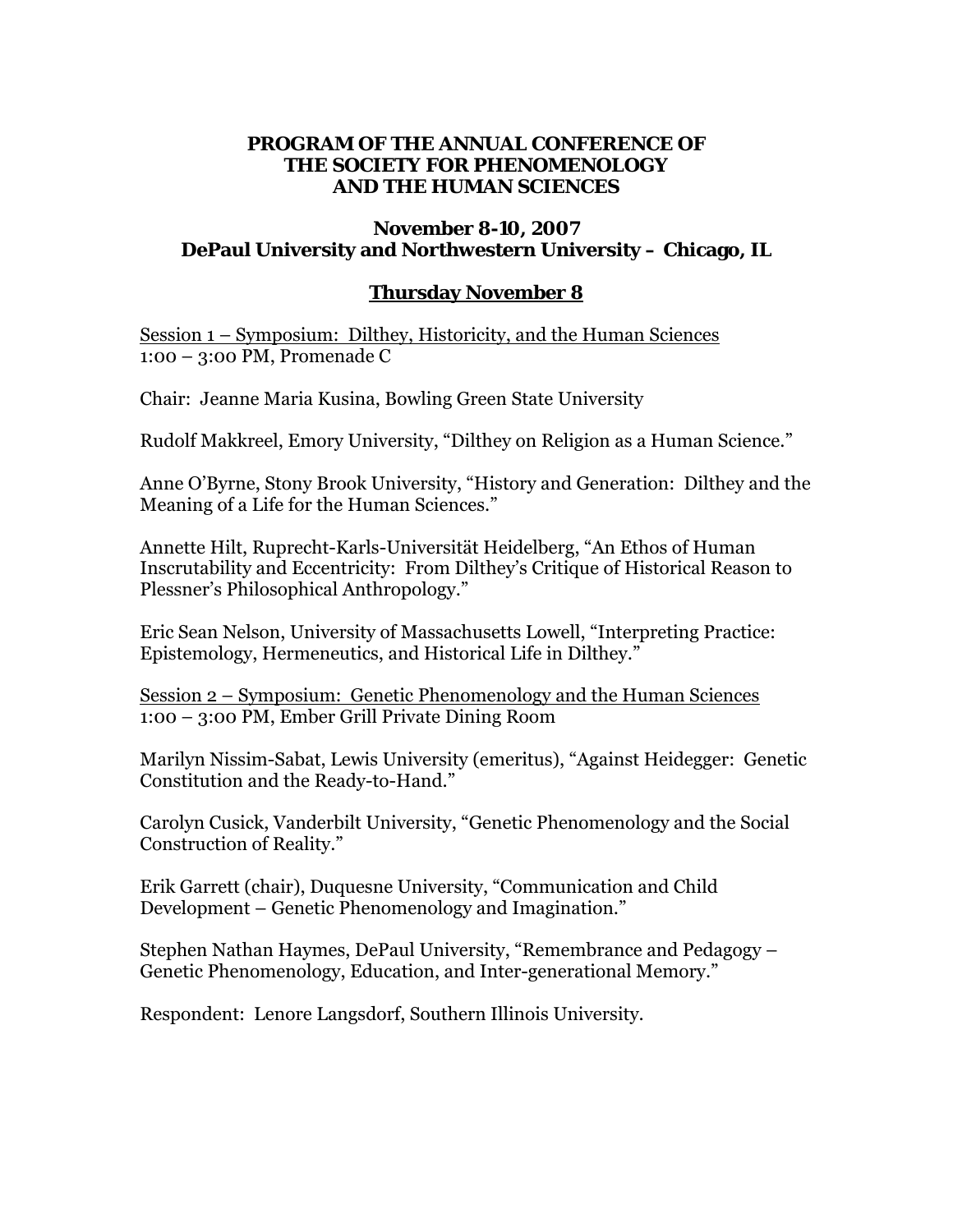Session 3 – Symposium: Phenomenology, Social Sciences, and the Interpretation of Arts

3:15 – 5:15 PM, Promenade C

Jochen Dreher, University of Konstanz, "Hermeneutic Theory of the Life-World and the Interpretation of Literature: Reconstructing the Symbolic Mystifications of Everyday Life."

Michael Barber (chair), St. Louis University, "Phantasy and Literature."

Gary Backhaus, independent scholar, "Space and Music."

Denisa Butnaru, Université Marc Bloch, Strasbourg II, "Typification and Phantasia – The Provocations of an Ontology of the Lebenswelt."

Session 4 – Symposium: The Metaphor of "Growth" in Social Science and Education: Critical Questions, Looking for Answers 3:15 – 5:15 PM, Ember Grill Private Dining Room

Paul Richer (chair), Duquesne University, "Political Dimensions of Cognitive and Personal Growth Models."

Frances Chaput Waksler, Wheelock College, "Obscuring Children's Live Experience: Assessing Children by the Standards of Adulthood."

Eva-Maria Simms, Duquesne University, "Developmental Theory and the Crucible of Literacy: A Historical View on the Invention of Childhood."

SPHS Executive Board meeting 5:30 PM, Ember Grill Private Dining Room *Meeting open to all Society members.* 

# **Friday November 9**

Session 5 – Social Interaction, Aesthetics, and Praxis 9:00 – 11:00 AM, Promenade C

Greg Smith, University of Salford, "Literary Sensibilities of Goffman's Sociological Gaze."

Chihaya Kusayanagi, Otsuma Women's University, "The Interaction Order and the Claims-making Body: A View from Goffman's Interaction Theory."

Todd DuBose (chair), Chicago School of Professional Psychology, "Michel Henry's Radical Phenomenology: Implications for 'Evidence-Based' Assumptions and Outcomes in Researching Psychotherapeutic Practice."

Elizabeth Caldwell, University of Oregon, "The Invisibility of Expression: Art and Nature in Maurice Merleau-Ponty."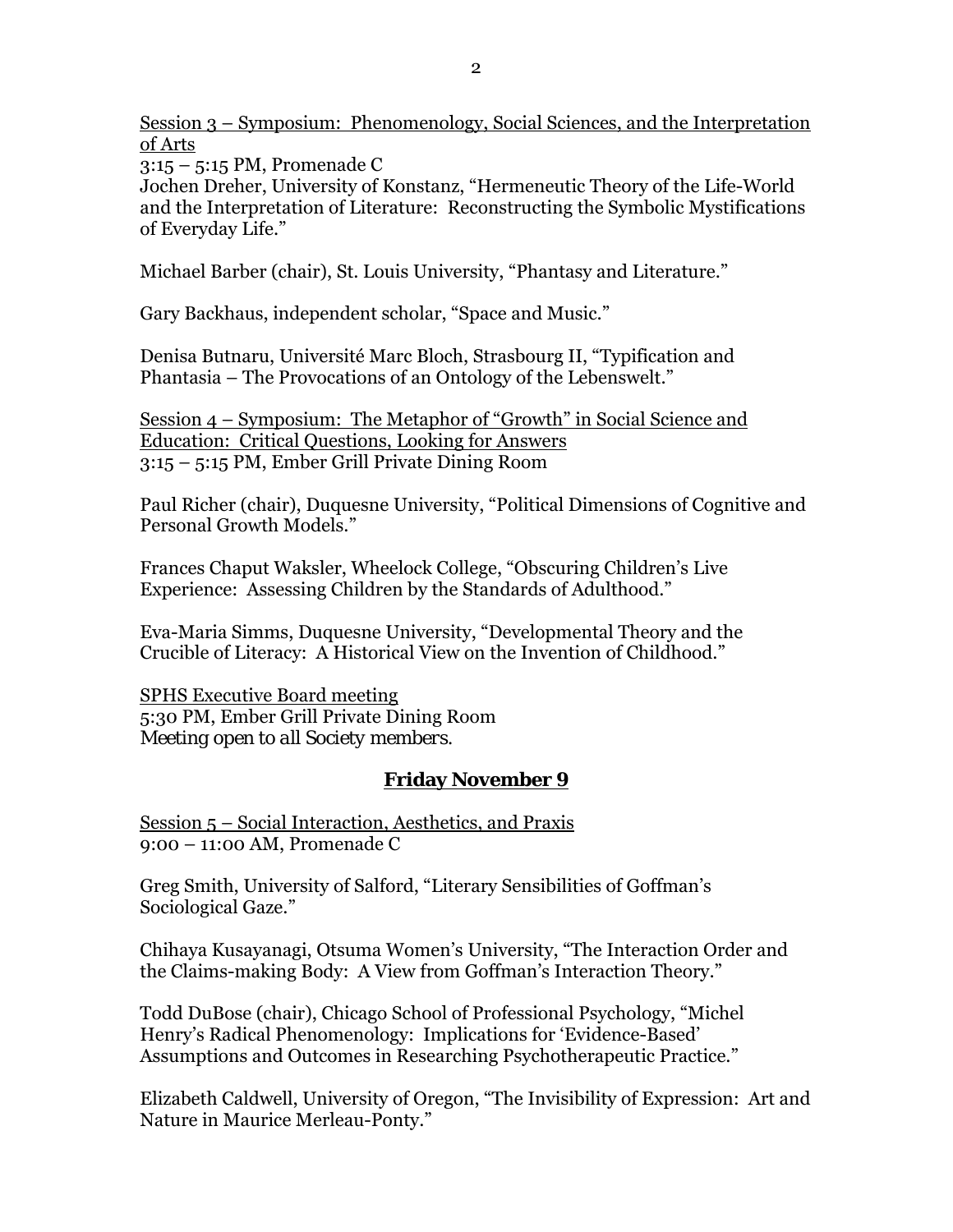Session 6 – Applications of Phenomenological Method 9:00 – 11:00 AM, Ember Grill Private Dining Room

Tadashi Miyauchi, Waseda University, "Urban Café as Social Space for Consuming Different Experiences."

Christina Papadimitriou (chair), The Rehabilitation Institute of Chicago, "Using Phenomenology to Unpack the World of 'Work' in a Clinical Setting Among a Physical Therapist and a Spinal-Cord Injured Adult."

Tobias Roehl, Universität Konstanz, "Symbols and the Death of Alter Ego: Roadside Memorials in Southern Germany."

Session 7 – Reflections on Identity and Philosophical Anthropology 11:15 AM – 1:15 PM, Ember Grill Private Dining Room

Dennis Skocz, independent scholar, "Beyond the Family of Man: Toward a Dialogic Anthropology."

Ellen Cuffari, University of Oregon, "Can Knowledge Be Power? The Significance of Situation in Sexuality and Science (in Simone de Beauvoir)."

Marga Ryersbach (chair), University of West Florida, "Borderland Sexualities."

Vera Fisogni, Pontifical Institute of the Holy Cross/La Provincia di Como, "The Role of Sensing in the Making of a Human Act: A Thomistic Perspective in Dialogue with Phenomenology."

Session 8 – Postphenomenological Researchs 1:30 – 3:30 PM, Promenade C

Don Ihde (Chair), Stony Brook University, "What is Postphenomenology?"

Robert P. Crease, Stony Brook University, "Trust in Science."

Robb E. Eason, Stony Brook University, "FRET Microscopy and Normative Pragmatics."

Robert Rosenberger, Stony Brook University, "Structures of Bodily Experience and Structures of Image Interpretation in Science."

Soren Riis, Stony Brook University, "Seeing through the *Stata Center*."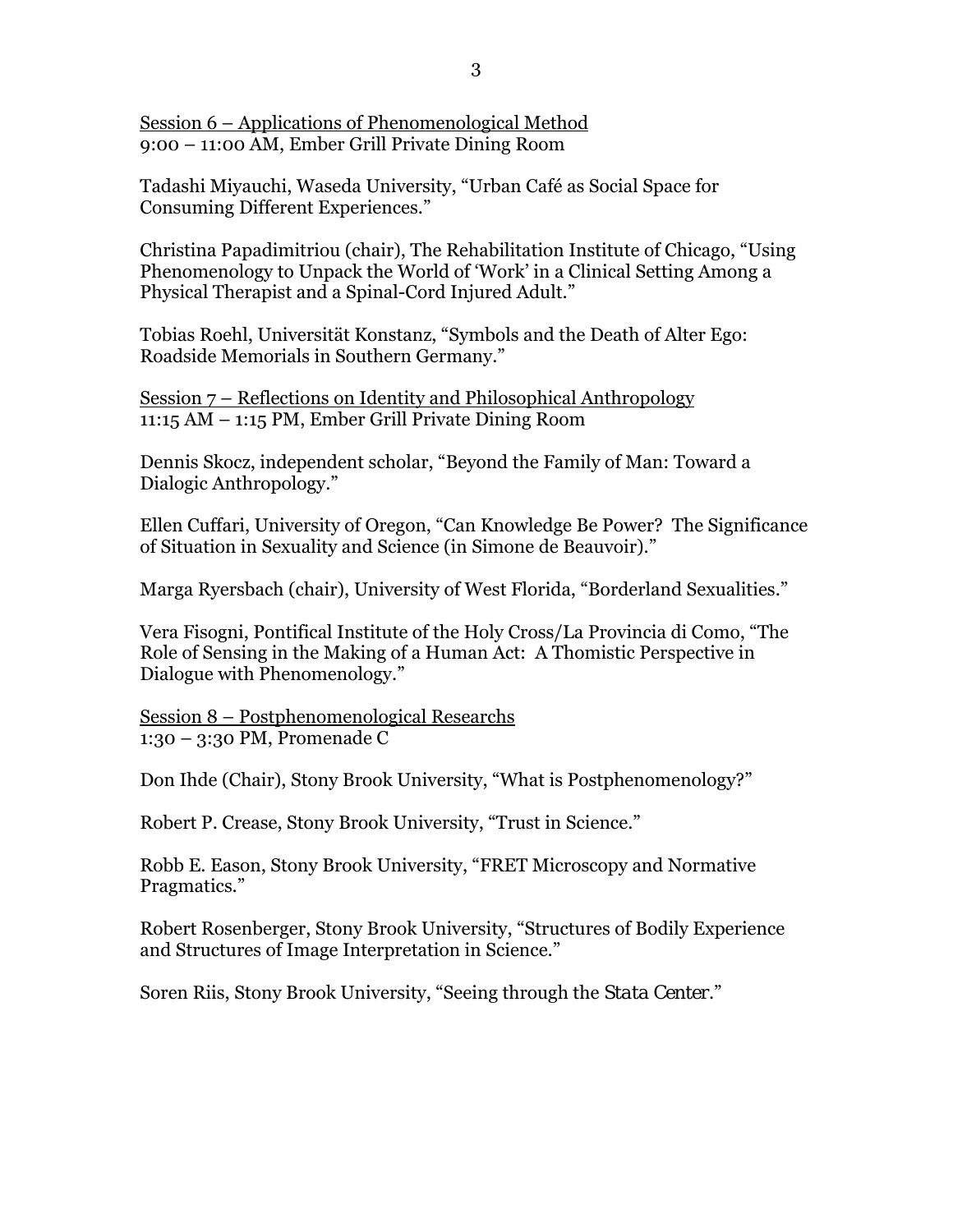Session 9 – Symposium: Transformative Phenomenology 1:30 – 3:30 PM, Ember Grill Private Dining Room

Valerie Malhotra Bentz (Chair), Fielding Graduate University & David Rehorick, Fielding Graduate University & University of New Brunswick, "Transformative Phenomenology: Androgogy and Personal Transformation."

Lori Schneider, Fielding Graduate University, "Dwelling/Working Here: The Local/Global Work Place of the Remote Worker."

Barb Volger, Fielding Graduate University, "The Power of Shame in Jewish Women: A Phenomenological Exploration of Cultural Messages."

Discussant: George Psathas, Boston University

Plenary Scholar's Session: Lenore Langsdorf 4:00 – 6:00 PM, Promenade C

Discussants: Don Ihde, Stony Brook University and Darrin Hicks, University of Denver.

Schutz Memorial Lecture and Reception 8:30 PM, Promenade C

Ion Copoeru, Universitatea Babeş-Bolyai (Cluj-Napoca), "A Schutzian Perspective on Legal Interpretation"

Moderator: Lester Embree, Florida Atlantic University

### **Saturday November 10**

Session 10 – Problematics of Meaning in the Human Sciences 9:00 – 11:00 AM, Promenade C

Jonathan Roberge, University of Ottawa, "From Phenomenology to Critical Hermeneutics: A Few Developments in Contemporary Social Theory."

Michael F. Andrews (chair), Seattle University, *Einfühlung, Eindeutung, Geisteswissenschaften*: Empathy and Interpretation in the Constitution of the Cultural Sciences."

Ken'ichi Kawano, Waseda University, "Schutzian Development of Husserlian Phenomenology: On Husserl's Theory of the Noema."

Kevin Gray, Laval University/Marist College, "The Schizophrenic *Lebenswelt*: How Meaning Formation Betrays a Crucial Ambiguity in Habermas' Phenomenology."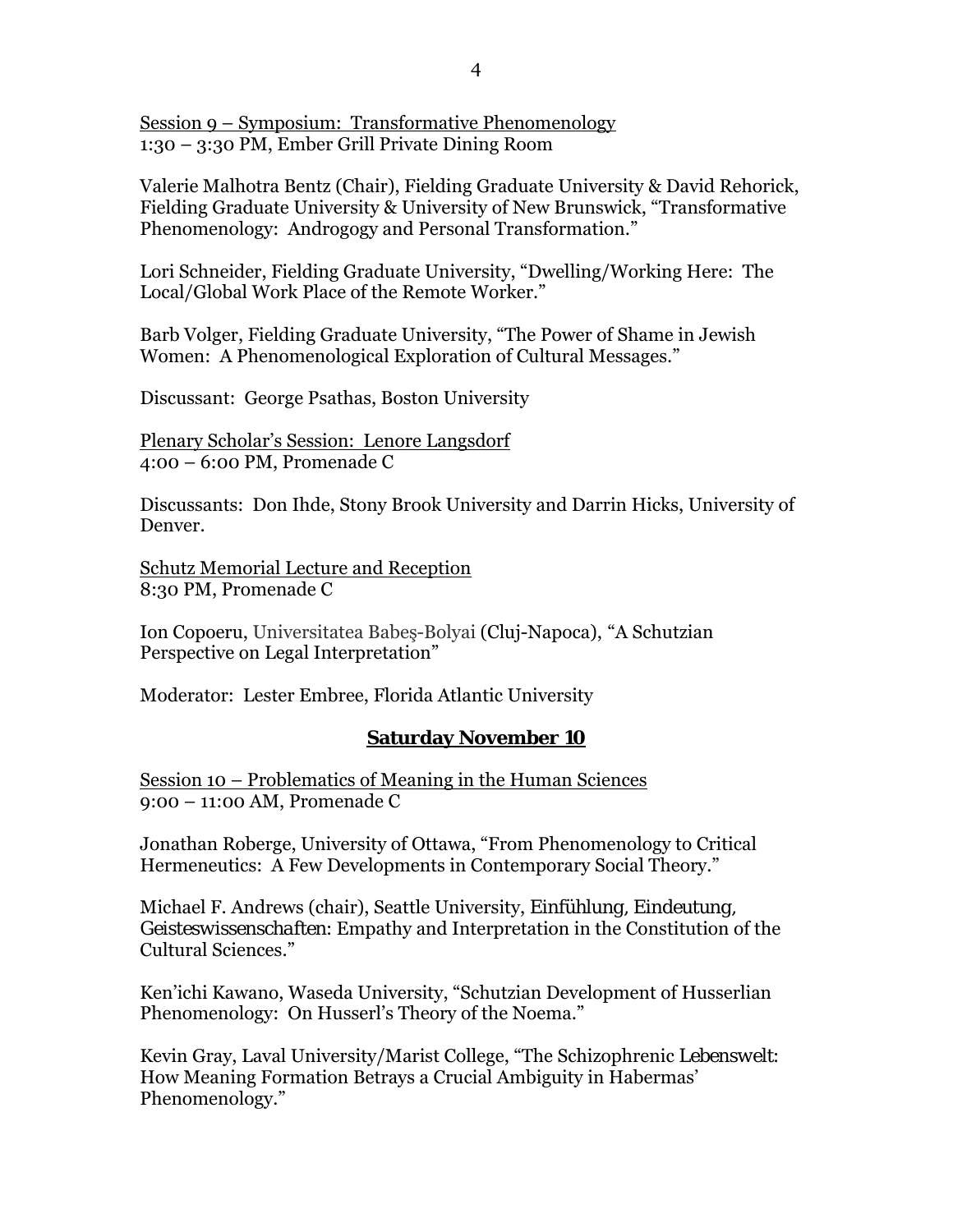Session 11 – Symposium: Reconsidering Transcendental Phenomenology and the Human Sciences 9:00 – 11:00 AM, Ember Grill Private Dining Room

Kem Crimmins (Chair), "Evidence and the Human Sciences: Rereading 'Philosophy as a Strong Science.'"

Michael Kelly, Boston College, "Phenomenological Reduction as Recovery not Reduction."

Anne Ozar, Fordham University, "A Phenomenological Description of Sincerity."

Session 12 – The Form of Meaning and Intersubjective Understanding 11:15 – 1:15 PM, Promenade C

Michael Sigrist, George Washington University, "Why Phenomenology Matters to Intersubjectivity."

Robert C. Scharff (chair), University of New Hampshire, "*Erklären* vs. *Verstehen*? Why It Still Matters."

John Kaag, American Academy of Arts and Sciences, "Getting Under My Skin: William James on the Emotions, Sociality and Transcendence."

Session 13 – Political and Ethical Investigations 11:15 AM – 1:15 PM, Ember Grill Private Dining Room

Simon Glynn (chair), Florida Atlantic University, "Individuality, Community and Communication."

Carlos Alberto Sanchez, San Jose State University, "Generosity: Variations on a Theme."

Somaieh Emamjomeh, Purdue University, "Securing Material and Formal Conditions for a Political Communicative Society: Habermas and the Case of Iran."

Session 14 – Phenomenology, Transcendence, and the Sacred 1:30 – 3:30 PM, Promenade C

Sarah L. MacMillen (chair), Duquesne University & Andrew Weigert, University of Notre Dame, "A Sociological Call for 'Hope' in Postmodern Apocalypses."

Demelza Kate Marlin, University of New South Wales, "Secularisation at the Origin: Religious Rationalisation and the Return of the Sacred."